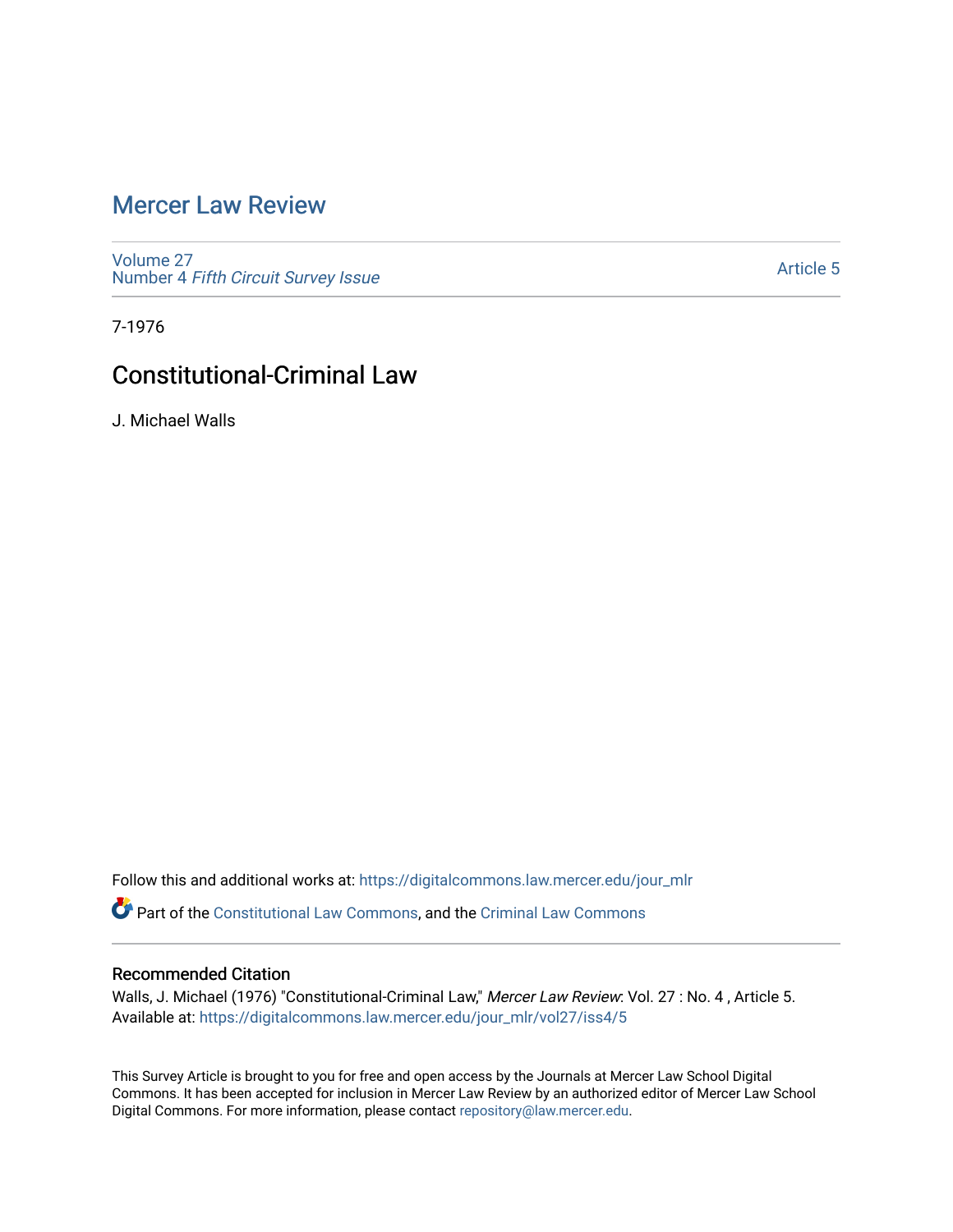## **CONSTITUTIONAL-CRIMINAL LAW**

#### *By* **J. MICHAEL WALLS\***

The purpose of this article is to provide a discussion of the most interesting and noteworthy cases decided **by** the Fifth Circuit during **1975** in the area of constitutional criminal law. Although this circuit rendered approximately two hundred criminal opinions involving the constitutional protections guaranteed in the criminal process, relatively few cases dominated this field. Because of the importance of these cases, the author felt compelled to provide a fairly in depth treatment of several more significant decisions. However, in so doing every effort was made to avoid straying from the primary purpose of the article which is to survey the general area of constitutional criminal law.

### I. CALLEY V. **CALLAWAY**

**By** far the most significant decision handed down during **1975** involving constitutional criminal considerations was the court's en banc decision in the case of *Calley v. Callaway.'* That case involved several constitutional issues, three of which will be discussed under separate headings.

#### *A. Review of Court-Martial Proceedings*

The case of *Calley v. Callaway* was a review of a petition for habeas corpus relief which alleged violations of constitutional rights in a courtmartial proceeding. Therefore, the court was compelled at the outset of its opinion to determine the proper scope of review within the federal court system of contentions which have been previously considered and rejected by military courts. It was concluded that the power of federal courts to review military convictions depends on the nature of the issues raised. Four inquiries were established as necessary in making this determination' although it was acknowledged that the courts of appeals are divided as to the proper scope of review.'

The four inquiries established in *Calley* are:

*1. The asserted error must be of substantial constitutional dimension.* This was stated to mean that the claim of error must be so fundamental as to have resulted in a miscarriage of justice.'

<sup>\*</sup> Staff Assistant Attorney General, Dept. of Law, State of Georgia. Georgia Southern College (A.B., 1968); Cumberland School of Law, Samford University (J.D., 1973). Member of Ohio and Georgia Bars.

<sup>1. 519</sup> F.2d 184 (5th Cir. 1975).

<sup>2.</sup> *Id.* at 199.

<sup>3.</sup> *Id.* at 198.

<sup>4.</sup> *See* Friendly, *Is Innocence Irrelevant? Collateral Attack on Criminal Judgments,* 38 U. **CHI.** L. REV. **142 (1970).**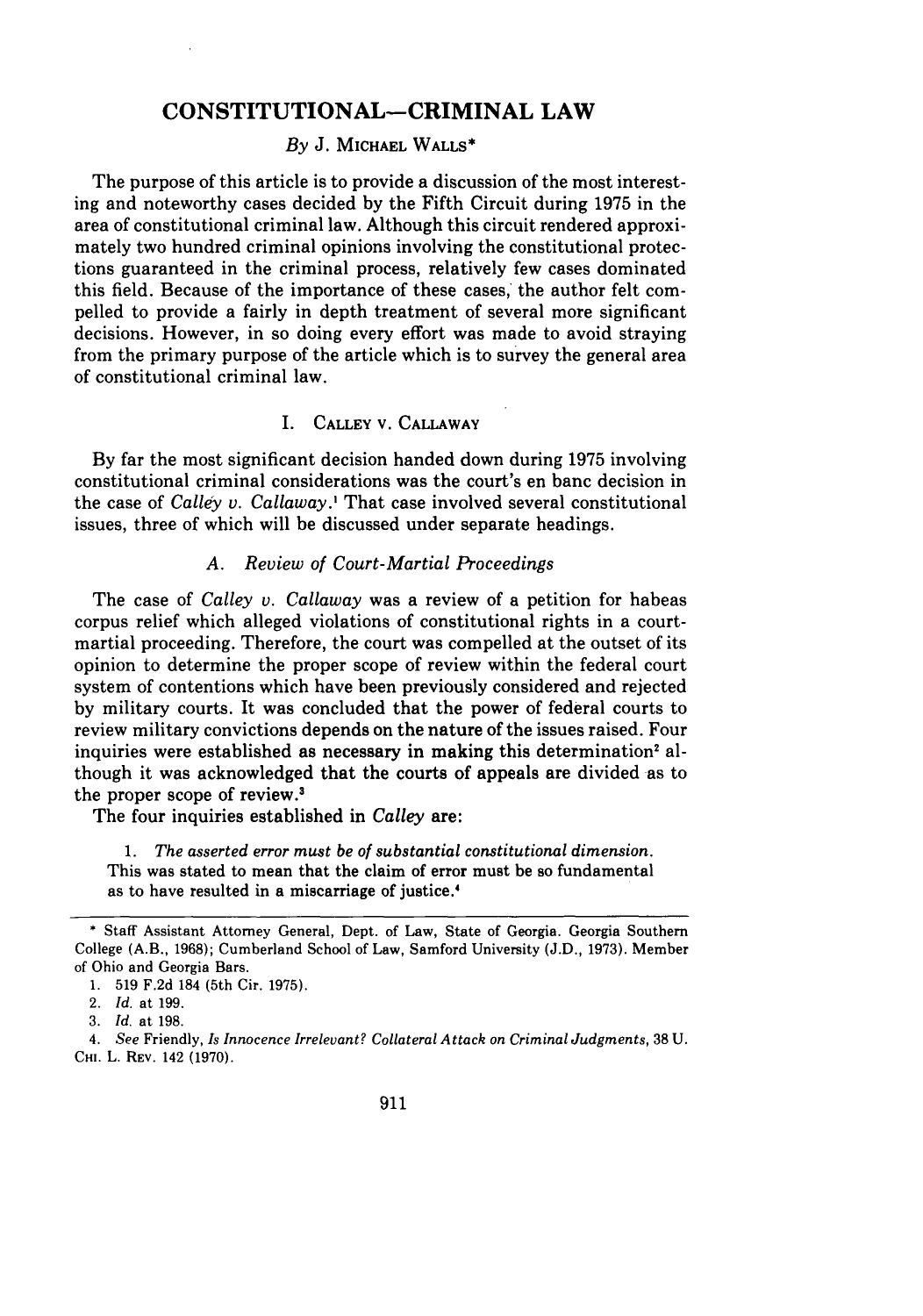*2. The issue must be one of law rather than of disputed fact already determined by the military tribunals.*

*3. Military considerations may warrant different treatment of constitutional claims.* This inquiry concerns whether factors peculiar to the military or important military considerations require a different constitutional standard.

4. *The military courts must give adequate consideration to the issues involved and apply proper legal standards.*

These were the principles which guided the court in disposing of the other issues involved in *Calley* and which will serve to guide future reviews of courts-martial in this circuit.

### *B. Pre-Trial Publicity*

An area of constitutional law which has been the subject of a considerable amount of discussion in recent months is the apparent conflict between the first amendment free press guaranties and the right of an accused to receive a fair trial, unprejudiced by excessive pretrial publicity. Two cases of interest in this area were decided by the Fifth Circuit during the period being surveyed—Calley *v.* Callaway,<sup>5</sup> and *United States v. Williams*.<sup>6</sup> Both cases were appealed from United States district courts in Georgia.<sup>7</sup> and both concerned factual situations which were of national interest. In each instance the lower court was reversed, but in so ruling the appellate court reached opposite conclusions on the critical issue of pre-trial publicity.

In *Calley,* the court held that there was no denial of a fair trial even though extensive pre-trial publicity had existed. The court disagreed with the district court's findings that the publicity was improper, largely biased, and undoubtedly prejudicial to the point that "it was not humanly possible for the jurors not to be improperly influenced by prior exposure."<sup>8</sup> The court expressly declined to accept the premise that "prominence brings prejudice" and determined from the facts surrounding Calley's trial that pre-trial publicity had not been sufficiently prejudicial to have violated his sixth amendment rights. The opinion pointed out that newspaper clippings from articles written at the time of Calley's trial described the sentiment at Fort Benning and neighboring Columbus, Georgia, as being generally favorable to Lieutenant Calley. Furthermore, it was noted that surveys conducted by *Time* magazine reached the conclusion that, even when publicity was at its peak, there was considerable sympathy for Calley.' Moreover, the court felt that the district court had ignored the rule

8. 519 F.2d at 205.

9. *Id.* at 206.

**<sup>5. 519</sup> F.2d** 184 (5th Cir. 1975). Calley's petition for certiorari to the United States Supreme Court was denied. *See* 44 U.S.L.W. 3534 (Mar. 23, 1976).

<sup>6. 523</sup> F.2d 1203 (5th Cir. 1975).

*<sup>7.</sup> Calley* was from the Middle District of Georgia at Columbus, and *Williams* from the Northern District of Georgia at Atlanta.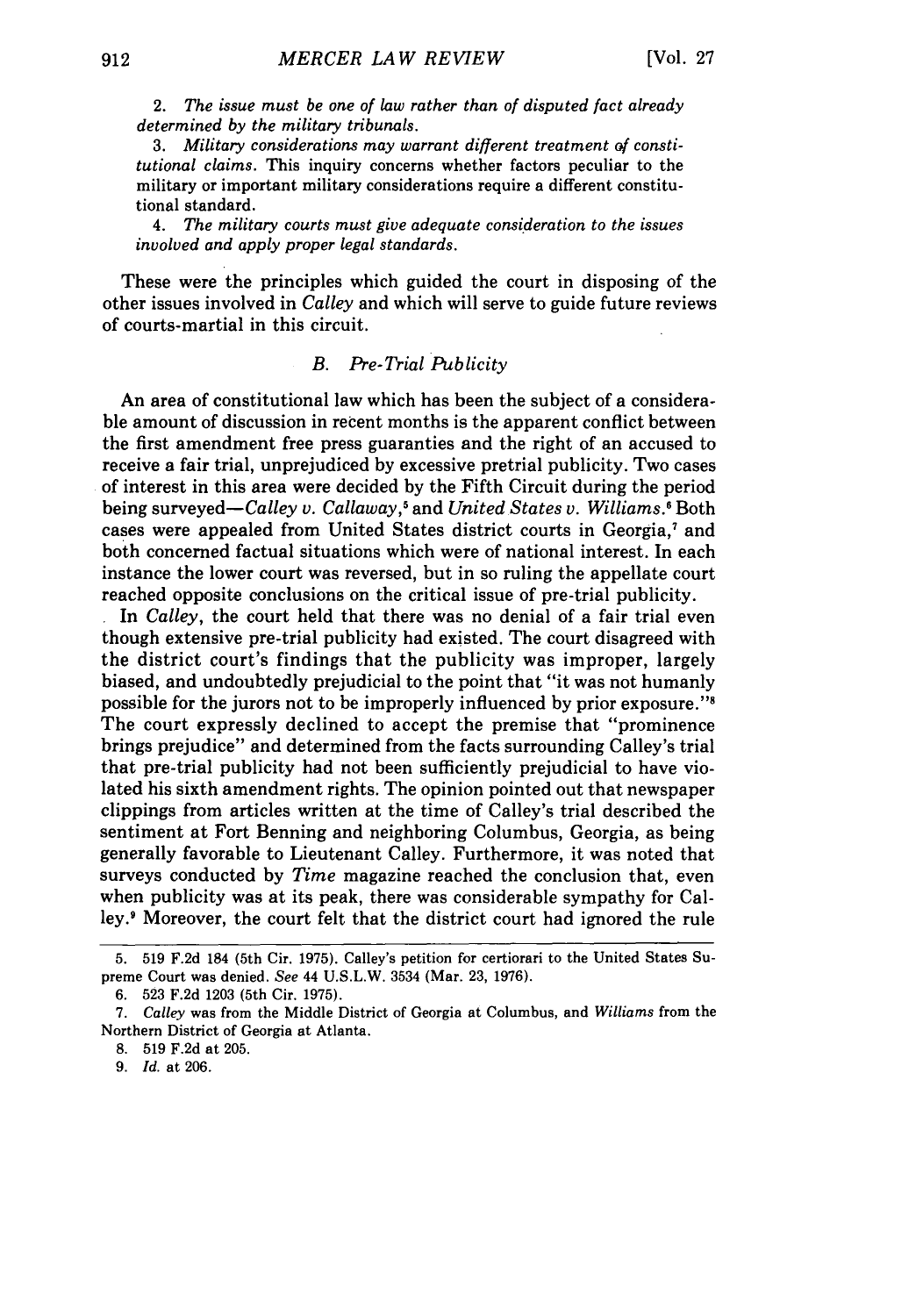that a "prejudicial publicity claim must be viewed differently when the news accounts complained of are 'straight news stories rather than invidious articles which tend to arouse ill will and vindictiveness.' **"10** The recency of publicity was also considered to be a critical factor; and in the case of William Calley, there was a considerable lapse of time between the peak of the publicity and the commencement of the trial. For these reasons the court refused to presume prejudice.

Having refused to presume prejudice, the *Calley* court went on to determine that the members of the court martial tribunal had in fact been impartial. The majority opinion pointed out that there was a presumption that the court martial members would be impartial, and concluded that the district court had taken too lightly the statements made, after extensive questioning under oath by members of the court-martial board, to the effect that their decision would not be influenced by pre-trial publicity. Finally, the court was unable to find any evidence of actual, isolatable prejudice which could be traced to the pre-trial publicity.

*United States v. Williams"* involved an appeal by the convicted kidnaper of Reg Murphy, the former editor of *The Atlanta Constitution.* Without mentioning *Calley,* which had been decided en banc only a little over three months earlier, the panel before whom *Williams* was argued unanimously reversed the conviction of defendant Williams because of prejudicial pre-trial publicity.

In *Williams,* the court found pervasive community prejudice sufficient to dispense with the requirement that actual prejudice be shown. Specifically, it was found that the

wide dissemination of Murphy's comments on the [defendant's] personality, . . . the character of those comments, . . . their proximity to the trial, . **.** .and the familiarity of the panel members with the crime charged, . **.** . all suggest the probability of a proceeding not limited to the evidence properly introduced before the trier of fact."

How can *Williams* be distinguished from *Calley?* In *Williams,* the court attached particular significance to a televised news special featuring Reg Murphy which was aired in Atlanta shortly before the commencement of Williams' trial. In the news special, Murphy made comments concerning Williams' anti-Semitic views and his insecurity, and portrayed Williams as being given to lying. Perhaps the court considered these comments to be more in the nature of "invidious statements tending to arouse ill will and vindictiveness" than were the news stories concerning Calley which the court considered to be "straight news reporting." The *Williams* panel

<sup>10.</sup> *Id.* at 206, *quoting from* Beck v. Washington, 369 U.S. 541, 556, 82 S.Ct. 955, 963, 8 L.Ed.2d 98, 111 (1962).

<sup>11. 523</sup> F.2d 1203 (5th Cir. 1975).

<sup>12.</sup> *Id.* at 1209-10.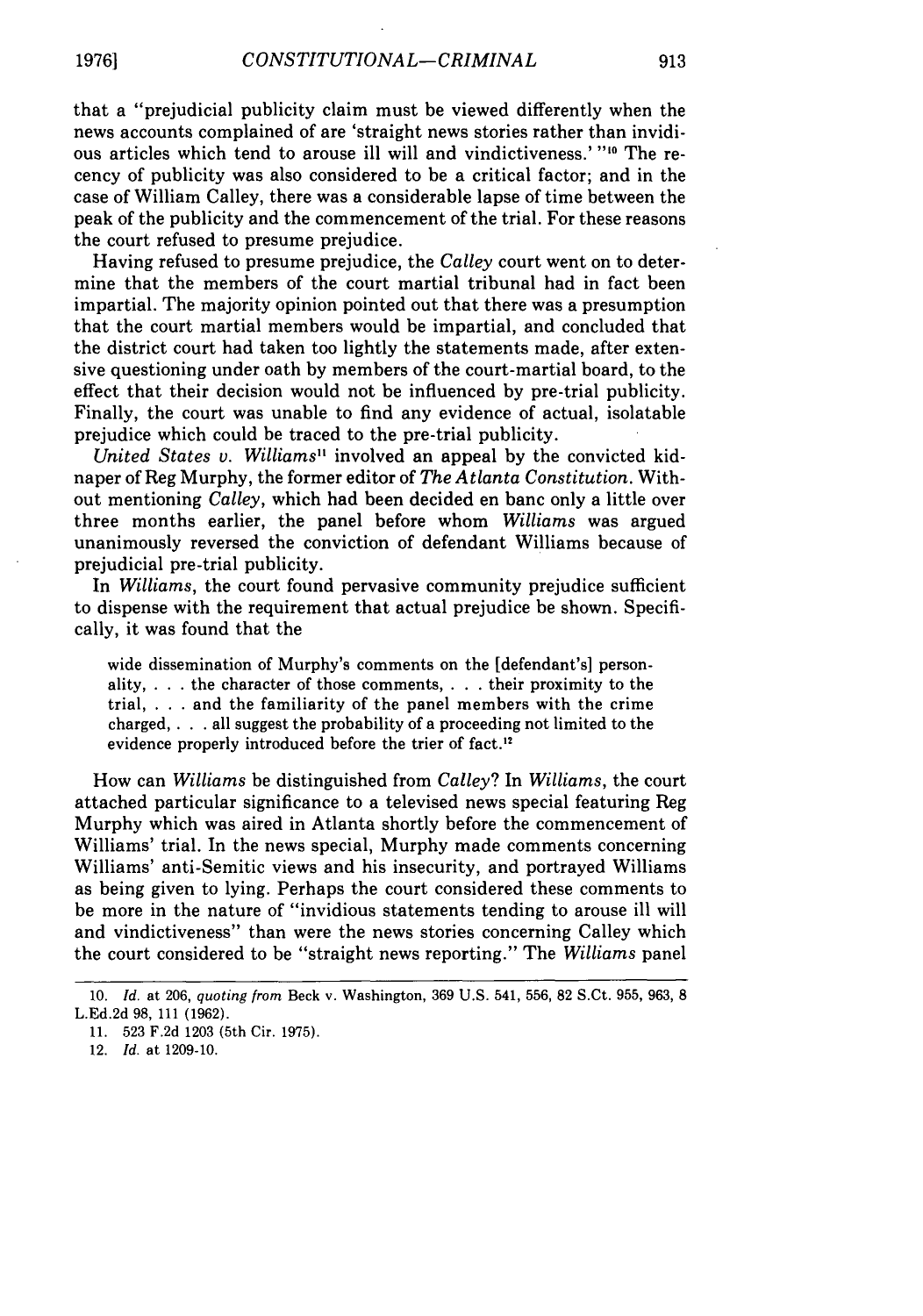was also concerned that the news special featuring Reg Murphy occurred close in time to the beginning of Williams' trial. As has been previously shown, the *Calley* court found significance in the fact that the peak of publicity concerning Lieutenant Calley occurred several months before the beginning of his trial. As to the other reason given in *Williams,* that of the familiarity of the jury with the crime charged, it is doubtful that the panel in *Calley* was any less familiar with the particular crime than was the jury in *Williams.*

The possibility that all three members of the panel in *Williams* were not in agreement with the en banc pre-trial publicity ruling in *Calley* is worthy of note. Of the three judges deciding *Williams,* Senior Circuit Judge Tuttle did not sit on the *Calley* appeal, and Circuit Judges Thornberry and Morgan dissented from the majority in *Calley.* Judges Thornberry and Morgan apparently dissented only from that part of the majority opinion relating to the failure of Congress to produce subpoenaed materials. However, the dissenters would have required a retrial, and it was stated in the dissenting opinion that the retrial would pretermit decision as to pre-trial publicity since a retrial atmosphere would be void of the extensive publicity which preceded the original trial.<sup>13</sup> This statement, standing alone, is not considered by this writer to profess disagreement with the majority on the issue of pre-trial publicity. Yet because of this statement, and the fact that the dissenting judges did not specifically state that they were in agreement with the majority on the issue of pre-trial publicity, it cannot be presumed that these judges applied the same standards in making their determination as did the majority in *Calley.*

### *C. Discovery of Congressional Testimony*

A third significant question was considered in *Calley.* This issue involved the discovery of congressional testimony and constituted the only portion of the opinion from which any of the en banc court dissented.'4 Specifically, Calley's lawyers had sought to obtain all the testimony taken before a subcommittee appointed by the House Armed Services Committee to investigate the My Lai incident. The House of Representatives, however, refused to release the requested evidence.

The district court had held that Congress' refusal violated the Jencks Act<sup>15</sup> and that the inability of the defense to obtain the congressional testimony denied Calley due process of law. The court of appeals disagreed, finding that there was no denial of due process and holding that, even if a Jencks Act violation had occurred, such violation did not rise to a level warranting habeas corpus relief."

<sup>13. 519</sup> F.2d at 228.

<sup>14.</sup> Judge Bell filed a dissenting opinion in which he was joined by Judges Gewin, Thornberry, Morgan, and Clark.

<sup>15. 18</sup> U.S.C. A. §3500 (Rev. 1969).

<sup>16. 519</sup> F.2d at 220.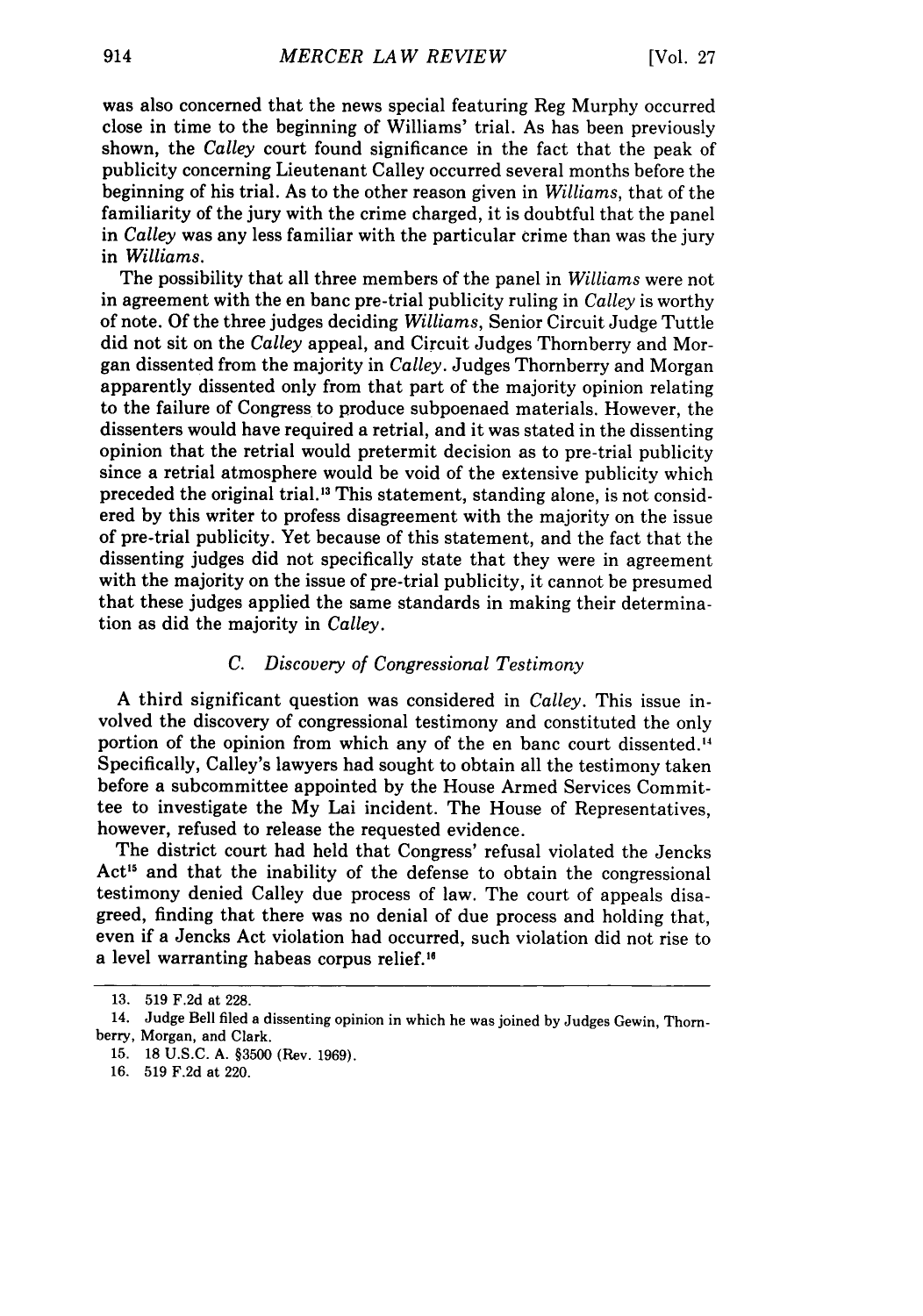The court of appeals also refused to find that nondisclosure reached a level of constitutional significance. Whereas, the defense had sought the testimony for use in cross-examination, the court stated that the rule was that the testimony had to have a definite impact on the credibility of an important witness.<sup>17</sup> In holding that the burden of establishing this materiality was to be carried by the defense, the court found that the requisite materiality had not been shown in this case.

The court's decision that Congress' refusal to release the testimony did not deny Calley due process was based on the facts that Calley was allowed extensive discovery, including prior statements by all witnesses who appeared both before the court-martial and the congressional subcommittee, and that the testimony before the subcommittee was equally nonavailable to the prosecution which was not responsible for its nonproduction. In this last respect, the court pointed out that no case has yet held under *Brady v. Maryland,'8* the leading case in this area, that the defense has a right to receive information or evidence greater than that possessed by the prosecution. Furthermore, according to the majority, there is no abstract right on the part of a defendant to obtain all evidence which might possibly be helpful to his case. As to possible violations of the Jencks Act, the majority opinion cited the Supreme Court's opinion in *United States v. Augenblick'9* as standing for the proposition that violations of the Jencks Act do not constitute constitutional error.

In *Calley,* Judge Bell dissented from this part of the majority opinion and filed a separate opinion in which he was joined by Judges Gewin, Thornberry, Morgan, and Clark. These judges were of the opinion that the withholding of evidence by Congress was an error of constitutional magnitude which required either a new trial or further proceedings in the district court. The dissenting judges took issue with two reasons given by the majority in finding that there was no denial of due process. First, they disagreed that the defense should meet the burden of demonstrating that the requested testimony was material. Second, the dissenters interpreted *Brady* to apply equally to all divisions of the federal government, including Congress, and not to the "prosecution" only.

#### **11.** SEARCH **AND** SEIZURE

During the period surveyed, the Fifth Circuit rendered more decisions involving searches and seizures than any other area concerning constitutional aspects of criminal law. However, the decision to give special treatment to cases in this area was not reached solely because of sheer numerosity. Many of these decisions involved cases of first impression in this cir-

<sup>17.</sup> See, e.g., Flanagan v. Henderson, 496 F.2d 1274 (5th Cir. 1974); United States v. Tashman, **478** F.2d (5th Cir. 1973).

<sup>18.</sup> **373** U.S. 83, **83** S.Ct. 1194, **10 L.Ed.2d 215 (1963).**

**<sup>19.</sup>** 393 U.S. 348, **89** S.Ct. 528, 21 L.Ed.2d **537** (1969).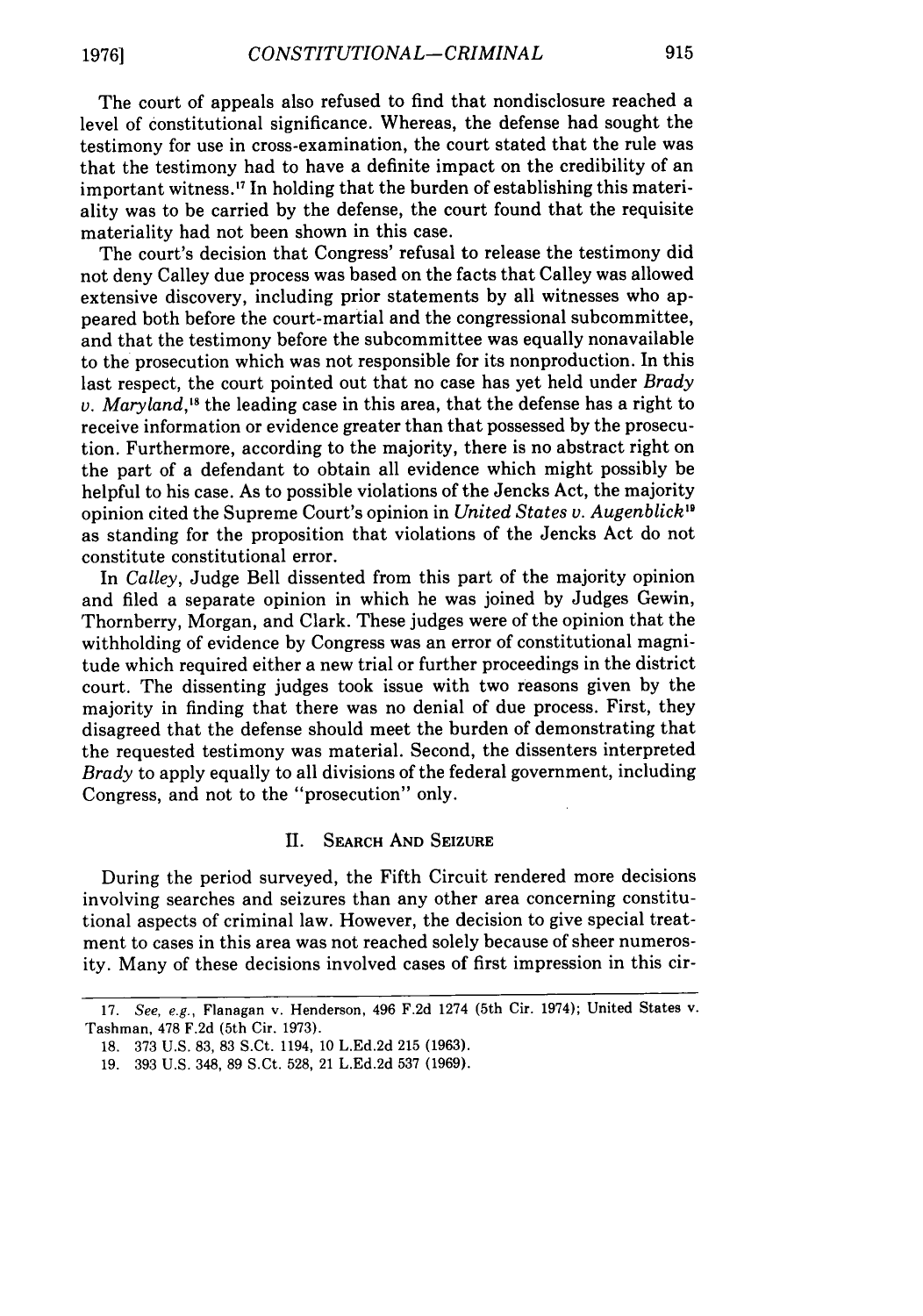cuit, and others were important because they applied new Supreme Court standards concerning border searches.

In a case of first impression in this circuit, the court followed precedent established by the Third Circuit<sup>20</sup> and held that  $18 \text{ U.S.C.A. }$  \$3109 (Rev. 1969), which requires announcement of authority and purpose and refusal prior to forcible entry, has no application to searches of unoccupied dwellings.<sup>21</sup> The court found that the interests protected by requiring announcement and refusal prior to breaking were: (1) the prevention of violence and physical injury to the police and occupants; (2) the unexpected exposure of the private activities of the occupants; and (3) the property damage resulting from forced entry.<sup>22</sup> Judge Ainsworth, writing for the panel, pointed out that only the third and least significant interest in terms of individual privacy can possibly be involved when the occupant is absent from the premises. Therefore, in the court's opinion, it would be futile to require the police to wait for refusal of admittance to a dwelling when no one is home.

A case of first impression for any appellate court concerned the use of a battery-operated "beeper device" which, when attached to an automobile, enables the police to "track" the vehicle. This was held to be a search within the meaning of the fourth amendment.<sup>23</sup> The panel was unable to find a

rational basis .. .for distinguishing the violation of the expectation of privacy involved in the installation of a "beeper" on a car, in order to trace its movement, from the placing of a tap on the outside of a telephone booth in order to overhear and record conversations.<sup>24</sup>

The case of *United States* v. *Darensbourg25* indicates the degree to which a search warrant description can be erroneous without destroying its validity. The panel reversed an order of suppression which had been based upon a finding that a warrant description was defective because it failed to meet the fourth amendment's particularity requirement. The description read as follows: "Apartment #70, located at 3101 Highland Rd., in the City of Baton Rouge."26

The apartment searched was the only apartment in a multi-building complex numbered 70, but was in fact located on July Street across a canal

21. Payne v. United States, 508 F.2d 1391 (5th Cir. 1975).

25. 520 F.2d 985 (5th Cir. 1975).

26. *Id.* at 985.

<sup>20.</sup> United States v. Gervato, 474 F.2d 40 (3d Cir.), *cert. denied,* 414 U.S. 864, 94 S.Ct. 39, 38 L.Ed.2d 84 (1973).

<sup>22.</sup> For a discussion of this third interest see Note, *Police Practices and the Threatened Destruction of Tangible Evidence,* 84 HAav. L. Rev. 1465, 1494 (1971).

<sup>23.</sup> United States v. Holmes, 521 F.2d 859 (5th Cir. 1975). The court cited only one other decision addressing this issue. *See* United States v. Martyniuk, 395 F.Supp. 42 (D.Ore. 1975).

<sup>24. 521</sup> F.2d at 865. *See* Katz v. United States, 389 U.S. 347, 88 S.Ct. 507, 19 L.Ed.2d 576 (1967).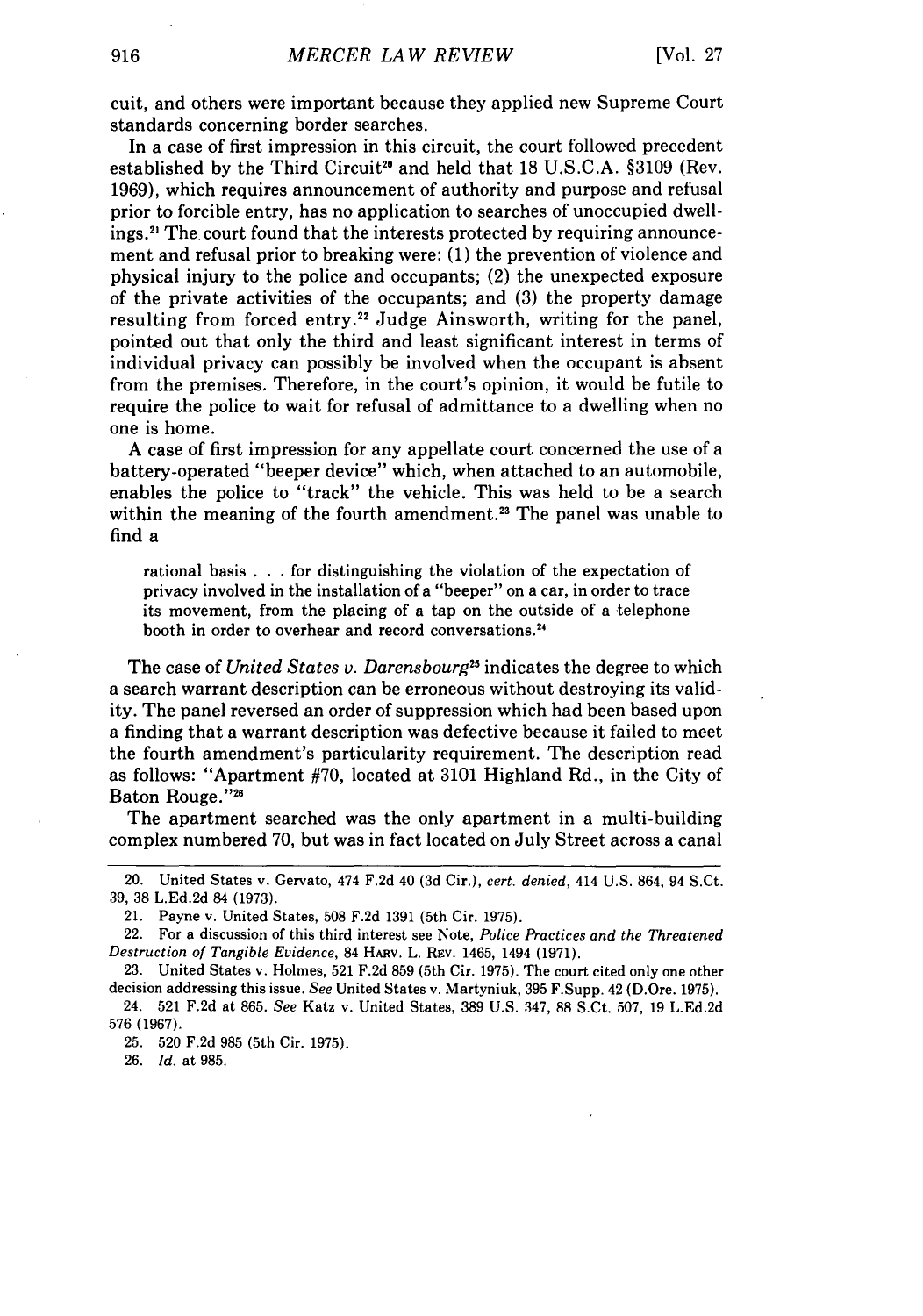and about 300 yards from 3101 Highland Road. The apartment searched was in the same complex as the Highland Road address. Judge Godbold, in his dissent, argued that the finding of the district court that such a description was constitutionally defective was not clearly erroneous.

Two cases of first impression in the Fifth Circuit involving wiretaps are worthy of comment. *United States v. Worobyzt"* involved an appeal from a finding of contempt based upon a grand jury witness' refusal to answer questions concerning information which he claimed was derived from an illegal wiretap. The court of appeals affirmed. The district court had held the witness in contempt when he continued to refuse to answer questions after the district judge had inspected the wiretap orders, affidavits, and applications in camera and had determined that the wiretap was valid. In affirming the district court, the Fifth Circuit reached a decision in accord with the Second, Third, and Ninth Circuits<sup>28</sup> and in conflict with the First Circuit,<sup>29</sup> and held that the defendant did not have the right to demand the opportunity to inspect the records.

The court sat en banc to rehear the case of *United States v. Doolittle,3 °* and, in a per curiam decision, a majority of the en banc court agreed with the panel majority in affirming the district court.<sup>31</sup> However, a total of six judges dissented. Judges Brown, Wisdom, Thornberry, Goldberg, and Simpson dissented from the affirmance and would have reversed for the reasons stated in Judge Thornberry's dissent to the panel decision. Judge Godbold wrote a separate dissenting opinion. The court reconsidered the panel decision en banc in order to have a full court determination of the issue on which the panel divided, *i.e.,* whether the failure to name certain defendants in the wiretap interception order required suppression of intercepted conversations to which the defendants were parties.

The wiretap authorization referred to "Billy Cecil Doolittle and others as yet unknown." Certain defendants, however, contended that since the Government had reasonable cause to believe that their conversations would be intercepted, they were not "unknown," and therefore should have been named in the authorization. Accordingly, since they were not named, those defendants contended that the wiretap order was illegal as to their conversations. This argument was rejected by the majority, principally because these defendants were unable to demonstrate any prejudice by not having been named in the authorization.

During the survey period, the court was called upon to decide a substan-

29. *In re* Lochiatto, 497 F.2d 803 (1st Cir. 1974).

<sup>27. 522</sup> F.2d 196 (5th Cir. 1975).

<sup>28.</sup> *See* Droback v. United States, 509 F.2d 625 (9th Cir. 1974), *cert. denied, \_\_* U.S. **\_\_** 95 S.Ct. 1952, 44 L.Ed.2d 450 (1975); *In re* Persico, 491 F.2d 1156 (2d Cir.), *cert. denied,* 419 U.S. 924, 95 S.Ct. 199, 42 L.Ed.2d 158 (1974); United States v. D'Andrea, 495 F.2d 1170 **(3d** Cir.) (per curiam), *cert. denied,* 419 U.S. 855, 95 S.Ct. 101, 42 L.Ed.2d 88 (1974).

<sup>30. 518</sup> F.2d 500 (5th Cir. 1975).

<sup>31.</sup> The panel decision is reported at 507 F.2d 1368 (5th Cir. 1975).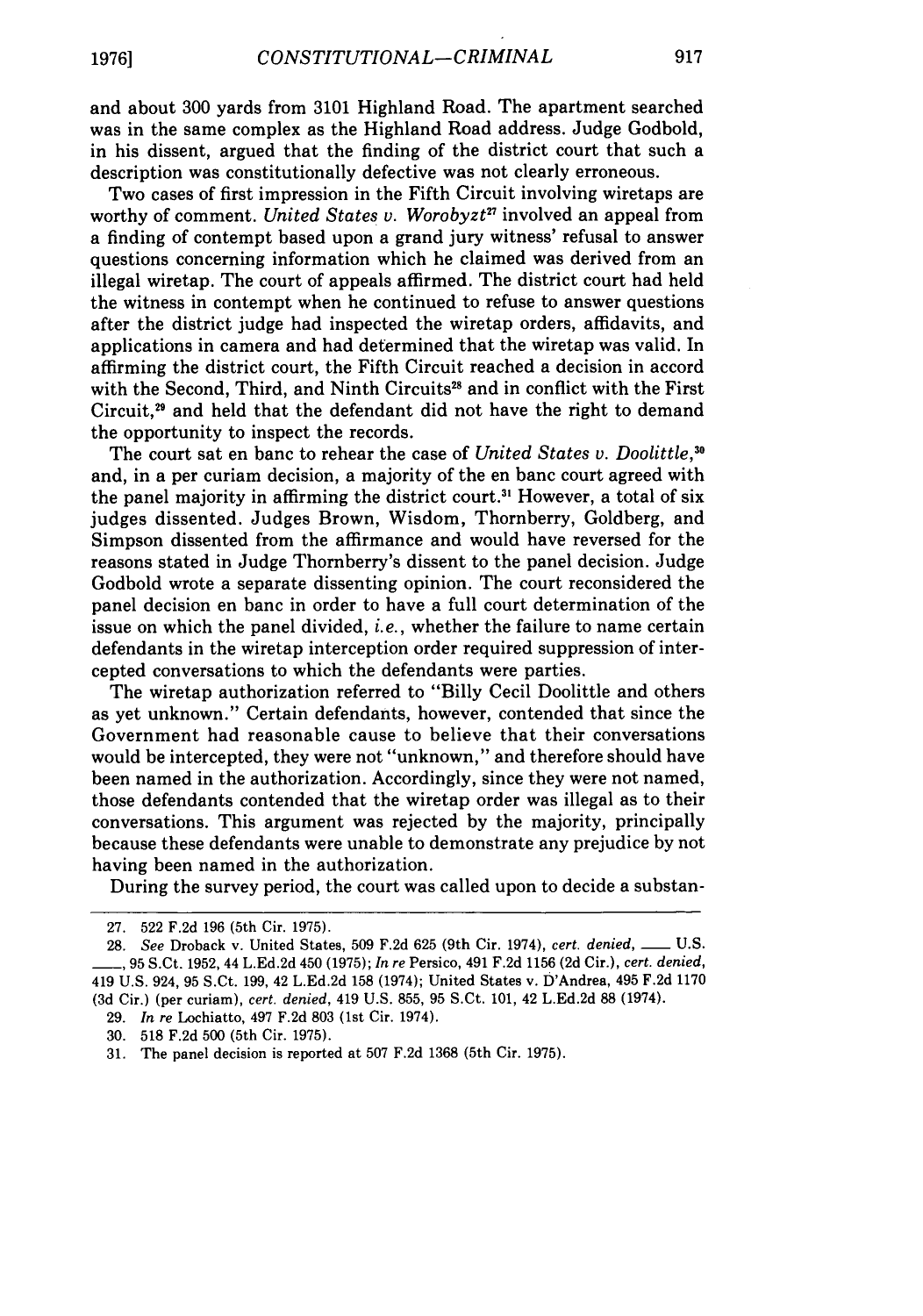tial number of cases involving border searches. This area continued to be in a state of flux and uncertainty because of recent Supreme Court decisions.<sup>32</sup>

Even though standards for conducting border searches were handed down in 1973 by the United States Supreme Court in *Almeida-Sanchez v. United States,33* the Fifth Circuit continued to apply *pre-Almeida-Sanchez* standards in some cases due to its decision that the new standards were not retroactive **. 3**

In *United States v. Hart*,<sup>35</sup> a case illustrative of the rapid changes being made in-the law concerning border searches, it was held that *Almeida-Sanchez* did not prevent border patrol agents from searching the trunk of an automobile for illegal aliens at a permanent border traffic checkpoint where the agent had less than probable cause. However, the Supreme Court reached a contrary decision later in the year in the case of *Bowen v. United States*<sup>36</sup> and *Hart* can no longer be relied upon for precedent.

Several of the cases concerning border searches involved construction of the recent Supreme Court decision in *United States v. Brignoni-Ponce,37* wherein the Court held that border patrol agents on "roving patrols" could constitutionally stop vehicles to question the occupants where there existed "reasonable suspicion" that the vehicle contained aliens illegally in the country. The case of *United States v. Walker*<sup>38</sup> is indicative of the standards for determining "reasonable suspicion." In a per curiam opinion, the *Walker* court held that the fact that border patrol agents observed vehicles traveling together at a high rate of speed on a highway which originated at a border town approximately fifty-two miles away supported a reasonable belief that the vehicles concealed illegal aliens. Accordingly, a stop to determine the citizenship of the passengers was permissible, and the odor of marijuana emanating from inside the car gave probable cause to search the vehicle.

In light of *Brignoni-Ponce,* the court in *United States v. Byrd,39* another

32. United States v. Brignoni-Ponce, **- U.S.** *,95* **S.** Ct. 2574, 45 L.Ed.2d 607 (1975); United States v. Ortiz, \_\_\_ U.S. \_\_\_, 95 S.Ct. 2585, 45 L.Ed.2d 623 (1975); Bowen v. United States, \_\_\_\_ U.S. \_\_\_, 95 S.Ct. 2569, 45 L.Ed.2d 641 (1975); United States v. Peltier, \_ **U.S. \_\_,** 95 S.Ct. 2313, 45 L.Ed.2d 374 (1975).

33. Almeida-Sanchez v. United States, 413 U.S. 266, 93 S.Ct. 2535, 37 L.Ed.2d 596 (1973). 34. United States v. Miller, 492 F.2d 37 (5th Cir. 1974); *See* Quarles, *Constitutional Aspects of Criminal Law, Fifth Circuit Survey,* 26 **MER.** L. REv. 1181 (1975). *See also* United States v. Peltier, \_\_\_\_ U.S. \_\_\_, 95 S.Ct. 2313, 45 L.Ed.2d 374 (1975).

35. United States v. Hart, 506 F.2d 887 (5th Cir. 1975). *See also* United States v. Janney, 506 F.2d 897 (5th Cir. 1975).

36. **-** U.S. **- U.S. 95 S.Ct. 2569, 45 L.Ed.2d 641 (1975).** 

37. \_\_ U.S. , 95 S.Ct. 2574, 45 L.Ed.2d 607 (1975). *See* United States v. Walker, 522 F.2d 194 (5th Cir. 1975); United States v. Coffey, 520 F.2d 1103 (5th Cir. 1975); United States v. Byrd, 520 F.2d 1101 (5th Cir. 1975). *See also* United States v. Soria, 519 F.2d 1060 (5th Cir. 1975).

38. 522 F.2d 194 (5th Cir. 1975).

39. 520 F.2d 1101 (5th Cir. 1975).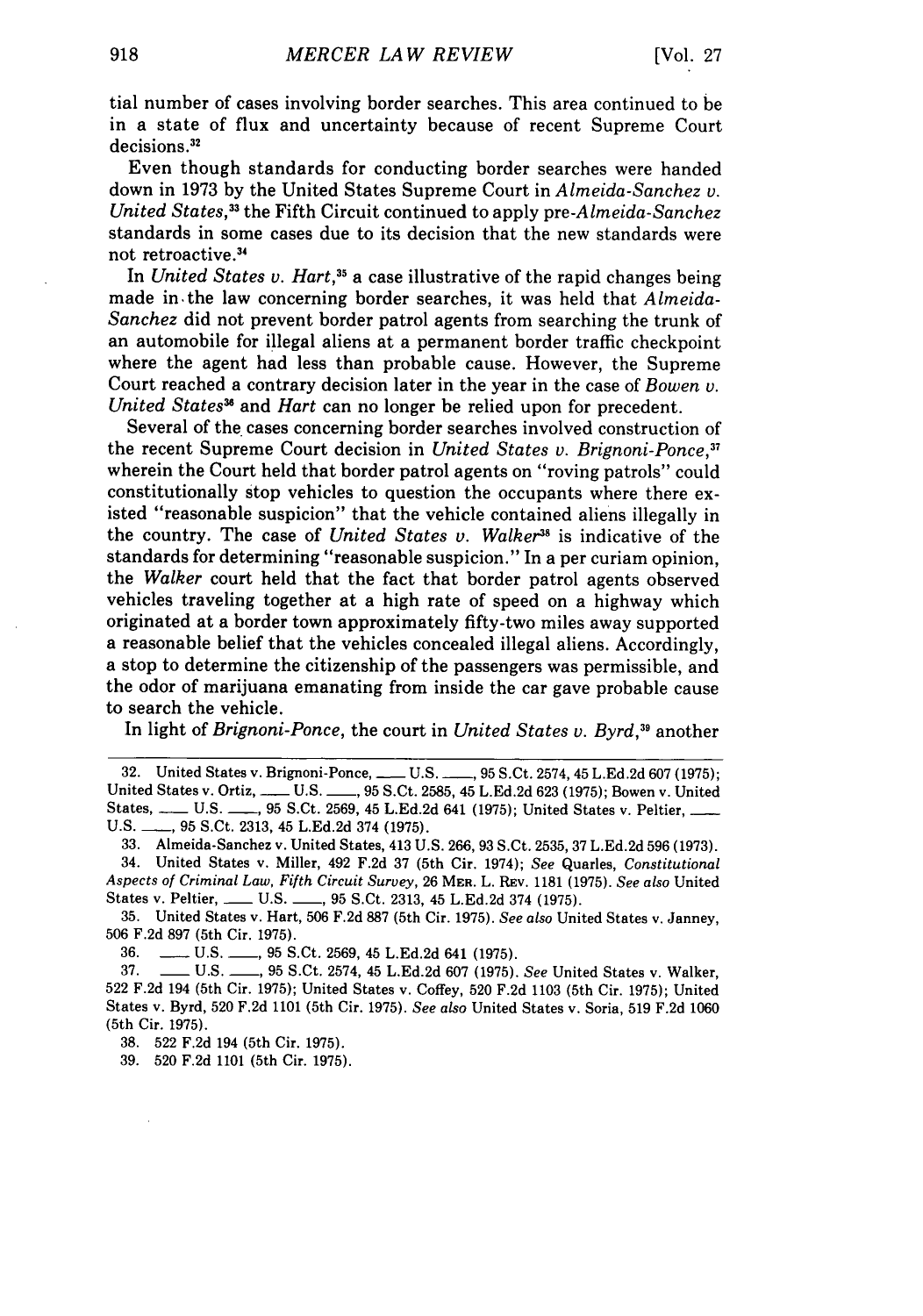per curiam decision, denied a petition for rehearing en banc. In so doing, the panel held that a stop made by a border patrol agent which did not meet the "reasonable suspicion" of criminal activity criterion, and where the agent testified that he would have stopped any car traveling on that particular road that night, was illegal when tested by *Brignoni-Ponce* standards. Without elaboration it was held that under *Brignoni-Ponce,* a stop which resulted from a signal emanating from a signal device (checker device) embedded in the highway approximately sixty miles from the border, did not occur at a functional equivalent of the border.<sup>40</sup> The court further held the apparent Mexican ancestry of the occupants was insufficient, standing alone, to justify the stopping of the vehicle.

The court also decided several cases involving searches by customs officers which were also controlled by "less than probable cause" requirements. That a customs agent retains the power to search passengers arriving from foreign countries even after they have passed through the routine customs check was illustrated by the case of *United States v. Chiarito."* There, a search by a customs inspector at the Miami International Airport was upheld as reasonable where the inspector observed a man who was wearing a bulky vest and appeared nervous, even though the man had already successfully passed through the customs baggage checkpoint.

In a case of first impression in any appellate court, the Fifth Circuit determined that the lenient standards applicable to customs inspections were available to inspectors in the interior as well as at the border and at ports of entry." In that decision, the court held that 19 U.S.C. A. §482 (Rev. 1965) authorized the search of envelopes at Birmingham, Alabama, without meeting the probable cause requirement. This section empowers customs officers who have "reasonable cause to suspect there is merchandise which was imported contrary to law" to search any trunk or envelope. That 19 U.S.C. A. §482 authorizied the opening on incoming mail had been acknowledged,43 put prior to *United States v. King"* no court had ruled on searches of mail which occurred other than at a port of entry or border area. After dismissing the contention that *Almeida-Sanchez* was applicable, the court held that the search did not violate appellant's fourth amendment rights. Judge Morgan, writing for the panel, pointed out that the sender and addressee could have no reasonable expectation that letters mailed from abroad would remain uninspected. Furthermore, since they would have no idea as to the exact point in the postal process at which the inspection occurred, they were not inconvenienced by an inspection in Birmingham, Alabama, any more than they would have been by an inspec-

<sup>40.</sup> United States v. Del Bosque, 523 F.2d 1251 (5th Cir. 1975).

<sup>41. 507</sup> F.2d 1098 (5th Cir. 1975).

<sup>42.</sup> United States v. King, 517 F.2d 350 (5th Cir. 1975).

<sup>43.</sup> United States v. Odland, 502 F.2d 148 (7th Cir., *cert. denied,* 419 U.S. 1088, 95 S.Ct. 679, 42 L.Ed.2d 680 (1974).

<sup>44. 517</sup> F.2d 350 (5th Cir. 1975).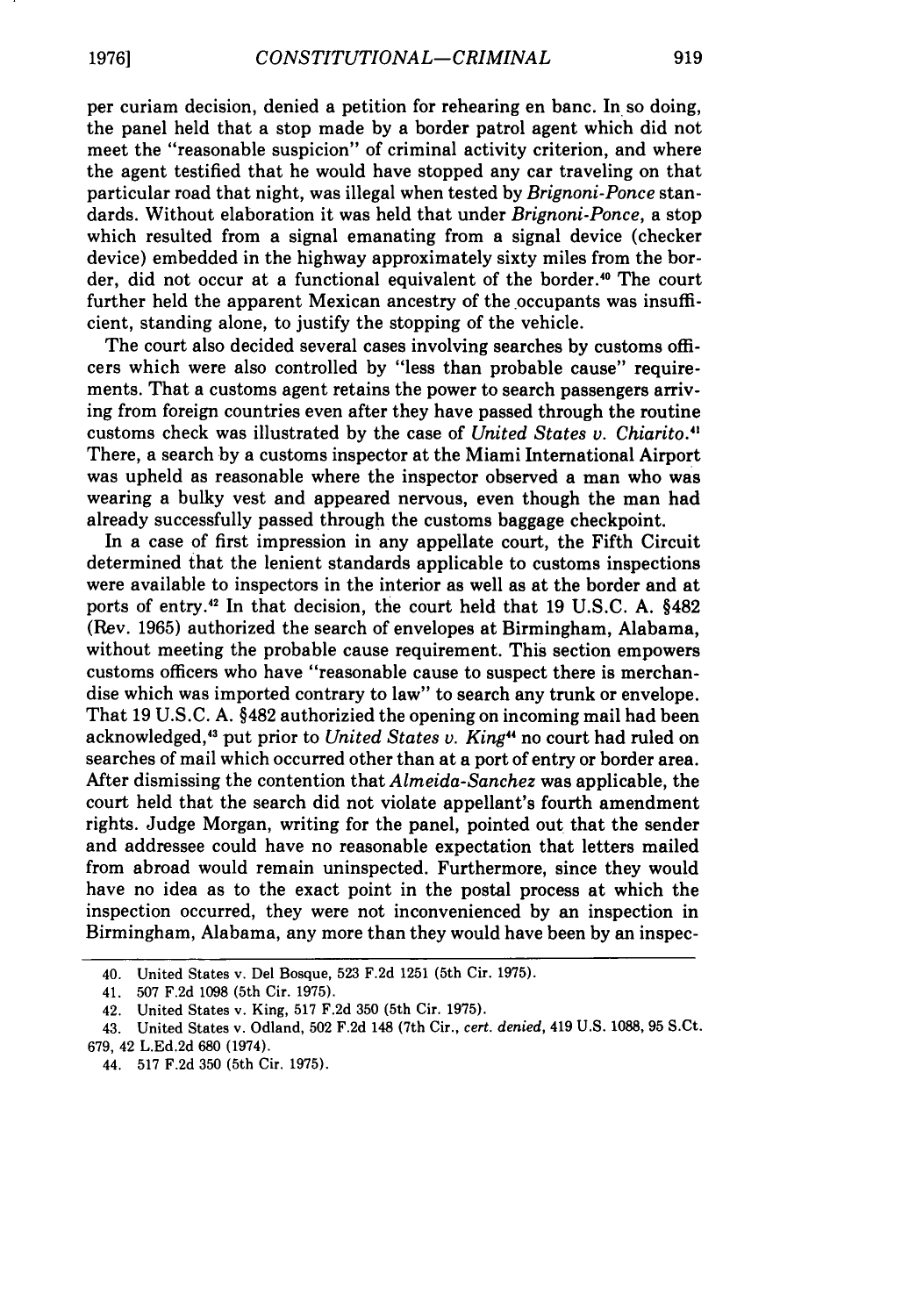tion at the port of entry in California. Finally, the court pointed out that searches of this nature were far less intrusive than searches of individuals or their personal effects. In the court's opinion, Judge Morgan drew an analogy between a letter which had passed through an initial stage in the customs process but was still undelivered, and the situation of the appellant in *Chiarito* who had passed through the initial checkpoint but had not left the customs area. Neither was immune from a further search.

Customs searches have as their purpose the prevention of illegal importation, whereas border searches are for the purpose of preventing illegal immigration. Searches **by** customs agents and border patrol officers are governed **by** different requirements of reasonableness. These requirements remain different even though both may be operating at or near the Mexican border. This difference was determinative in *United States v. Soria,45* where it was held that *Brignoni-Ponce* and other cases relating to border patrol agents were not applicable to customs agents. The operative facts in this case occurred prior to *Almeida-Sanchez;* however, the *pre-Almeida-Sanchez* unfettered discretion to search vehicles within **100** miles of the border afforded border patrol agents was not available to customs officers. Instead, customs officers were required to have "reasonable cause" to suspect a violation of custom laws prior to conducting a search. In *Soria,* the majority held that to justify a warrantless search of a vehicle **by** customs agents, there must exist a reasonable nexus between the vehicle and the border. **After** so holding, it was determined that the essential nexus was not present in the facts before the court, and therefore the search in question was illegal.

While there were numerous other cases involving fourth amendment attacks on searches and seizures, these other opinions did not say anything new and their discussion is not felt to be justified.

## Ill. JuDIcIAL DISCRErION **IN AcCEPTING** PROSEcurION'S **MOTION** To DISMISS

Other than the *Calley* decision, the case of *United States v. Cowan"* was probably the most noteworthy case (both in terms of national interest and legal significance) decided in the criminal law area during the survey period. In one of the last opinions he wrote before his death on October **30, 1975,** Senior Circuit Judge Murrah of the Tenth Circuit, who was sitting **by** designation, dealt with yet another constitutional issue raised **by** the Watergate break-in. This case interpreted for the first time Rule 48(a) of the Federal Rules of Criminal Procedure. That rule authorizes the U.S. Attorney, by leave of court, to file a dismissal of an indictment, information or complaint.

A short statement of the facts involved is necessary before discussing

<sup>45.</sup> **507 F.2d 1098** (5th Cir. **1975).**

<sup>46. 524</sup> **F.2d** 504 (5th Cir. **1975).**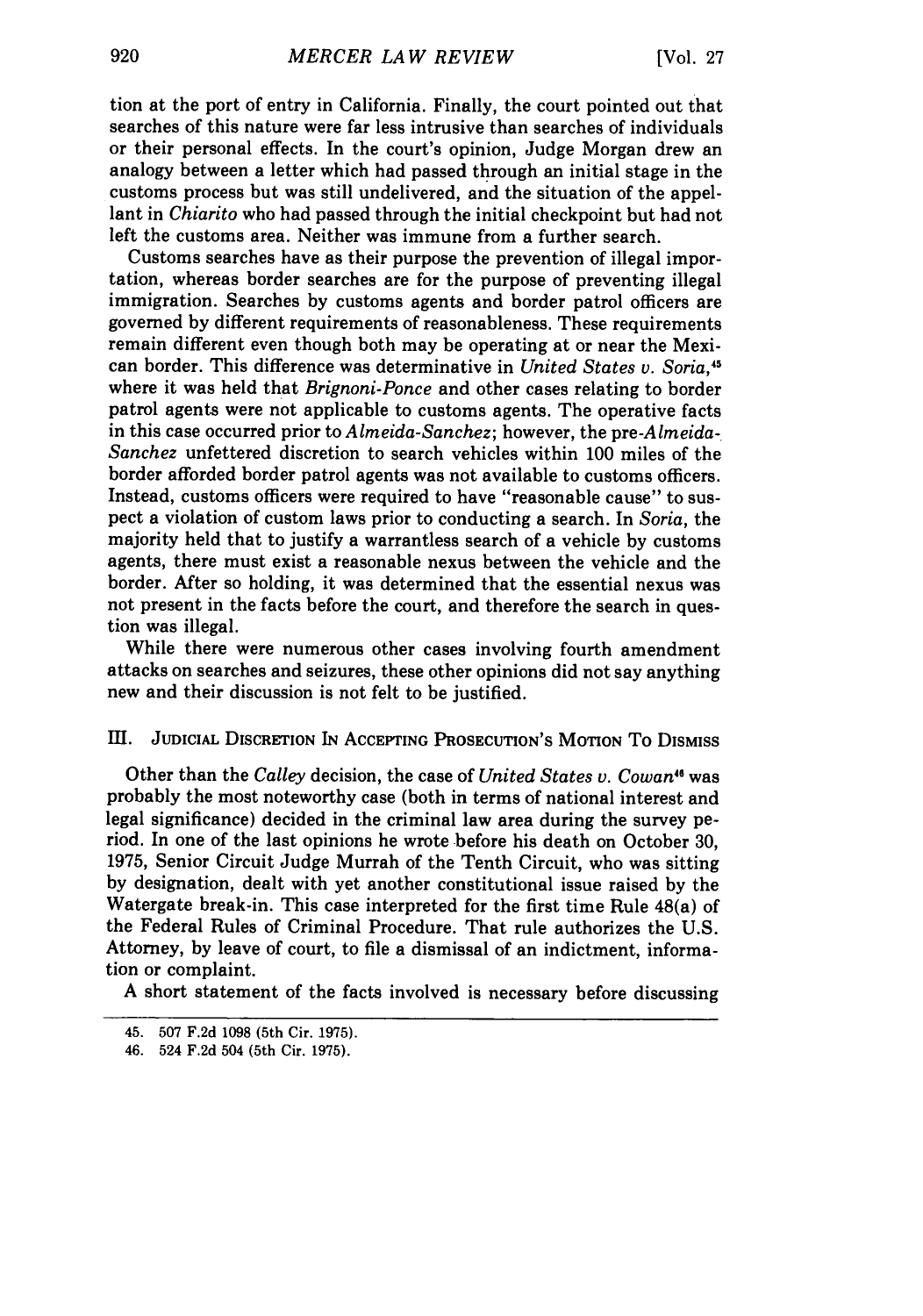*Cowan.* Briefly stated, the facts were as follows. In February 1974, a federal grand jury in the Northern District of Texas returned a seven count indictment against Jake Jacobsen. Meanwhile, the Watergate Special Prosecution Force and Jacobsen's Washington counsel negotiated an agreement whereby Jacobsen agreed to plead guilty to an unrelated one count charge to be filed in the District of Columbia and to cooperate with the Watergate Special Prosecution Force in its efforts to convict former Secretary of the Treasury, John Connally. It was also a part of the plea agreement that the Government would dismiss the Texas indictment. In accordance with this agreement, the United States Attorney for the Northern District of Texas moved under Rule 48(a) to dismiss the Texas indictment against Jacobson. However, District Judge Hill denied the motion to dismiss and, following the filing of notice of intention not to prosecute by the United States Attorney, appointed private prosecutors.

One can only surmise that Judge Hill suspected that Jacobsen might be taking advantage of the zeal of the special prosecutors in seeking to convict Connally in order to escape being convicted of serious crimes himself in exchange for less than creditable testimony in Connally's prosecution. In this respect, it is interesting to observe that Jacobsen's testimony was largely disbelieved and was not sufficient to convict John Connally.

In an exhaustive opinion, Judge Murrah attempted to preserve what the court considered to be the proper balance of power between the executive and judicial branches of the federal system. However, due principally to the "leave of court" requirement found in Rule 48(a), the court of appeals concluded that in adopting the rule, the Supreme Court intended to "clothe the federal courts with a descretion broad enough to protect the public interest in the fair administration of criminal justice."<sup>47</sup> Although the court was of the opinion that the district judge possessed the discretion to refuse the motion to dismiss, it nevertheless held that where an appellate court has a definite and firm conviction that the trial court had committed a clear error of judgement, the appellate court must reverse. The court held that judicial discretion had been abused under the circumstances involved in this case since nothing in the record overcame the presumption that the prosecutors had acted in good faith in weighing the relative importance of the two prosecutions."8

Thus, *Cowan* attaches great weight to the presumption of good faith on the part of government prosecutors, and established the rule that district judges are justified in refusing to accept a motion to dismiss only when the presumption has clearly been rebutted.

<sup>47.</sup> Id. at 512. See United States v. Nixon, 418 U.S. 683, 94 S.Ct. 3090, 41 L.Ed.2d 1039 (1974).

<sup>48. 524</sup> F.2d at 514.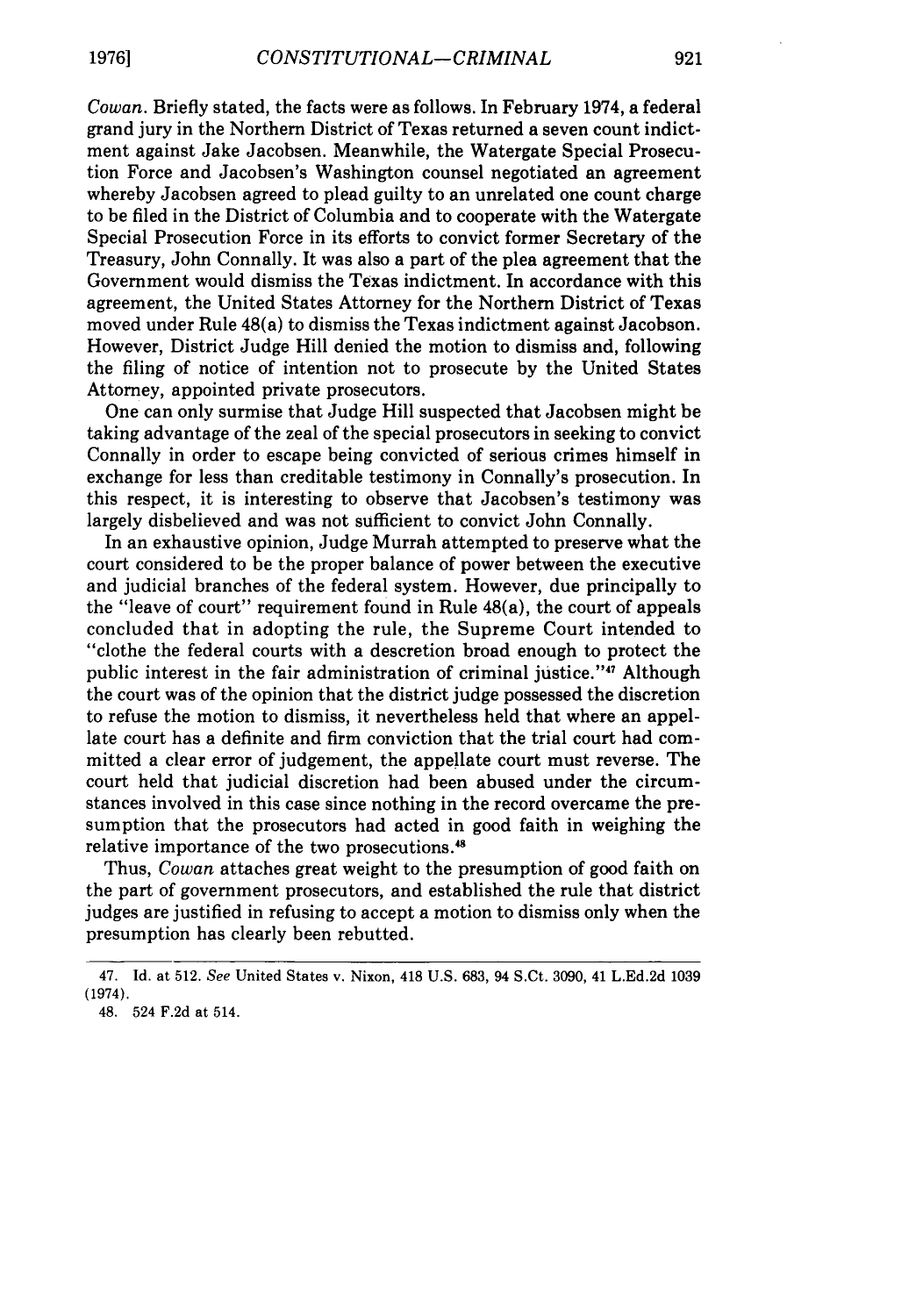#### IV. VOLUNTARINESS **OF A PLEA OF GUILTY**

Federal Rules of Criminal Procedure, Rule **11** was involved in several cases before the court during **1975.** Rule **11** requires that a guilty plea shall not be accepted unless the court first addresses the defendant and determines that the plea is voluntary and that the defendant understands the nature and consequences of a plea of guilty.49 Under this rule, the court is also required to inquire as to whether the plea is the result of a plea bargain. Subsection **(f)** of Rule **11** further requires the trial court to be satisfied that there is a factual basis for the plea before accepting a plea **of** guilty.

Rule **11** is implemented in this circuit **by** the standards set forth in *Bryan v. United States." Bryan* requires **(1)** that the defendant be placed under oath at the time of taking his plea; (2) that the district court shall state that plea agreements are permissible and that the defendant and all counsel have a duty to disclose the existence and details of any agreement which relates to the plea tendered; and (3) that specific inquiry be made as to the existence of such an agreement before the plea is accepted.<sup>51</sup>

During the course of 1975, the Fifth Circuit was called upon to apply these standards to several and varied factual situations to determine whether the district courts had properly complied with the requirements of Rule 11 as implemented by *Bryan.* In so doing, the court made plain in United States v. Maggio,<sup>52</sup> that *Bryan* standards are applicable to all cases involving plea bargains and not merely to those in which the prosecutor makes a recommendation concerning sentencing. *Herrera v. United States"* held that failure to inform the defendant that he would be inelegible for parole before accepting a guilty plea did not violate Rule 11. Furthermore, it was held in another case that Rule 11 did not require that the defendant be told that the sentence will be consecutive to a sentence which is presently being served so long as the district judge advises the defendant of the maximum sentence and carefully questions him as to voluntariness.<sup>54</sup>

The court also ruled that full disclosure does not require that a defendant be told of collateral consequences of a conviction before the acceptance of a guilty plea. 5 The practice of the Alabama Department of Public Safety in suspending the license of drivers who are convicted of driving while intoxicated precipitated an appeal based upon Rule 11. In a decision

<sup>49.</sup> F.R.CRIM. **P. 11.**

**<sup>50.</sup>** 492 **F.2d** 775 (5th Cir. 1974).

<sup>51.</sup> *Id.* at 781.

<sup>52. 514</sup> F.2d 80 (5th Cir. 1975).

**<sup>53. 507</sup> F.2d** 143 (5th Cir. 1975). *See also* Trujillo v. United States, 377 F.2d 266 (5th Cir.), *cert. denied,* 389 U.S. 899, 88 S.Ct. 224, 19 L.Ed.2d 221, **(1967).**

<sup>54.</sup> United States v. Saldana, 505 F.2d 628 (5th Cir. 1974).

<sup>55.</sup> Moore v. Hinton, 513 F.2d 781 (5th Cir. 1975).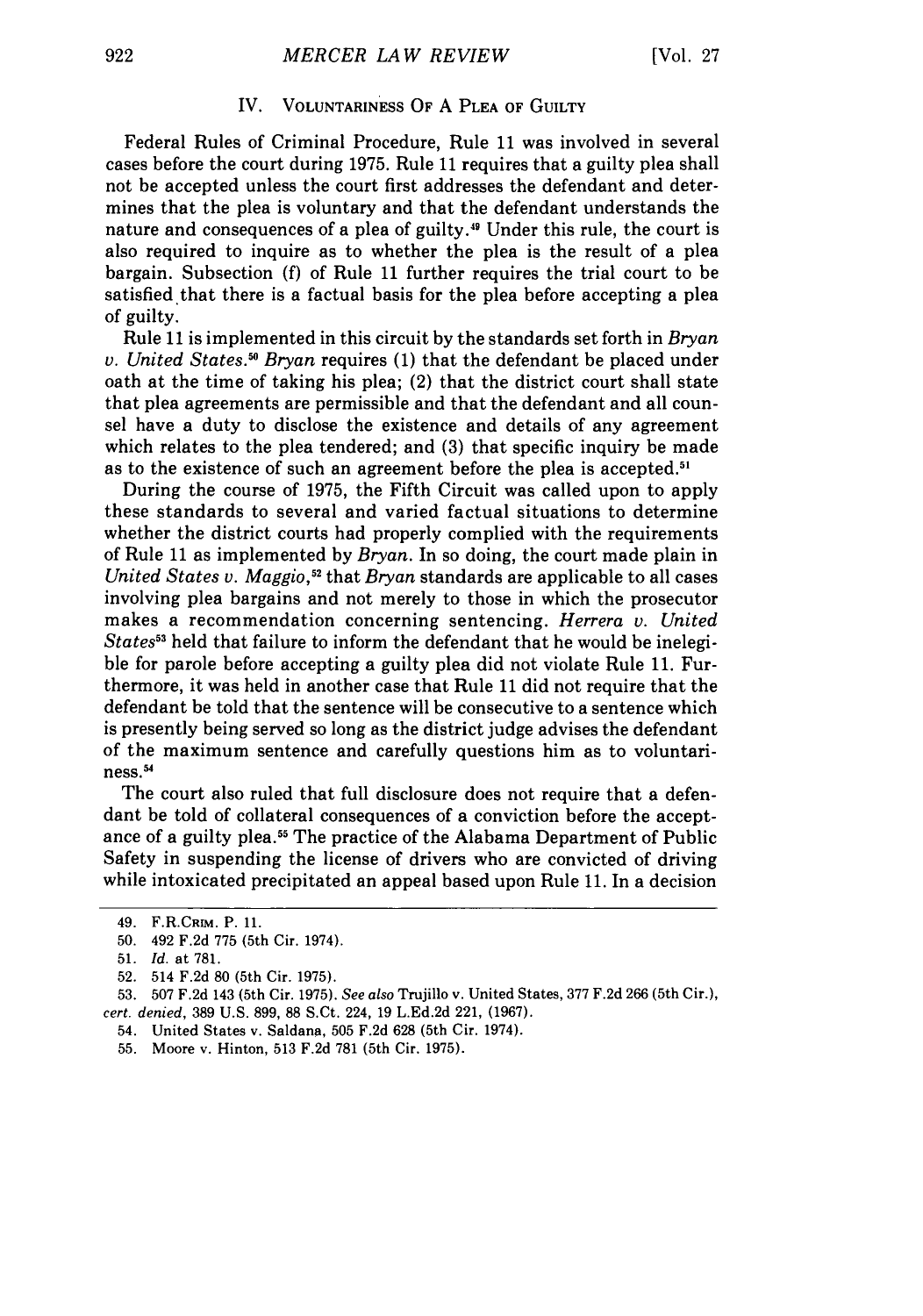written by Judge Morgan, it was held that such pleas were valid even though the defendant was not told that conviction would result in suspension of his driver's license. Since the license is suspended by the Department of Public Safety rather than the court, suspension is collateral to the conviction and the trial court is not required to inform defendants of collateral consequences. This decision carries forward the law which pre-dates current Rule 11. It was based upon decisions which held that a defendant cannot attack a guilty plea as being made without his being fully informed where he is not told that a conviction will result in deportation, a dishonorable discharge, or loss of the voting franchise.<sup>56</sup>

In *Burroughs v. United States*,<sup>57</sup> the court held that the use of a signed standard form guilty plea, a procedure which had previously been approved in *United States v. Sapp,58* when amplified by identical dialogue to that used in *Sapp,* was sufficient. However, the court was highly critical of this practice and admonished district judges that the better practice would be to take guilty pleas in a manner that develops a record which tracks the commands of Rule **11.19**

In *United States v. Vera*<sup>60</sup> the court held that mere assurances by counsel for the defendant that his client understands will not suffice under Rule 11. Similarly, the decision reached in *Torres v. United States*<sup>61</sup> indicates that the appeals court will carefully scrutinize the trial record to determine if the record fully establishes the requirement of Rule **11(f)** that a judge satisfy himself that there is a factual basis for a guilty plea. In *Torres,* the court refused to uphold a conviction based upon a guilty plea where the defendant had only a limited knowledge of the English language since the factual basis was read into the record in English. This was held even though the defendant was provided with an interpreter at the time of pleading. The court felt that these circumstances did not adequately indicate that the trial judge was justified in finding a factual basis for the plea.

#### V. OTHER **CASES** OF INTEREST

The previous sections have discussed areas of criminal law which either have undergone significant changes, have broken new ground during the period surveyed, or have dealt with specific cases of importance in a fairly indepth manner. This section contains brief discussions of several additional cases, most of which are cases of first impression in the Fifth Circuit. One case is important because it reverses the previous law in this circuit.

Ł

**59. 515** F.2d at 827-28.

<sup>56.</sup> Waddy v. Davis, 445 F.2d 1 (5th Cir. **1975);** Redwine v. Zuckert, **317** F.2d **336** (D.C. Cir. 1963); United States v. Parrino, 212 F.2d **919 (2d** Cir. 1954).

**<sup>57. 515</sup>** F.2d 824 (5th Cir. 1975).

**<sup>58.</sup>** 439 F.2d 817 (5th Cir. 1971).

<sup>60. 514</sup> F.2d 102 (5th Cir. 1975).

<sup>61. 505</sup> F.2d **957** (5th Cir. 1974).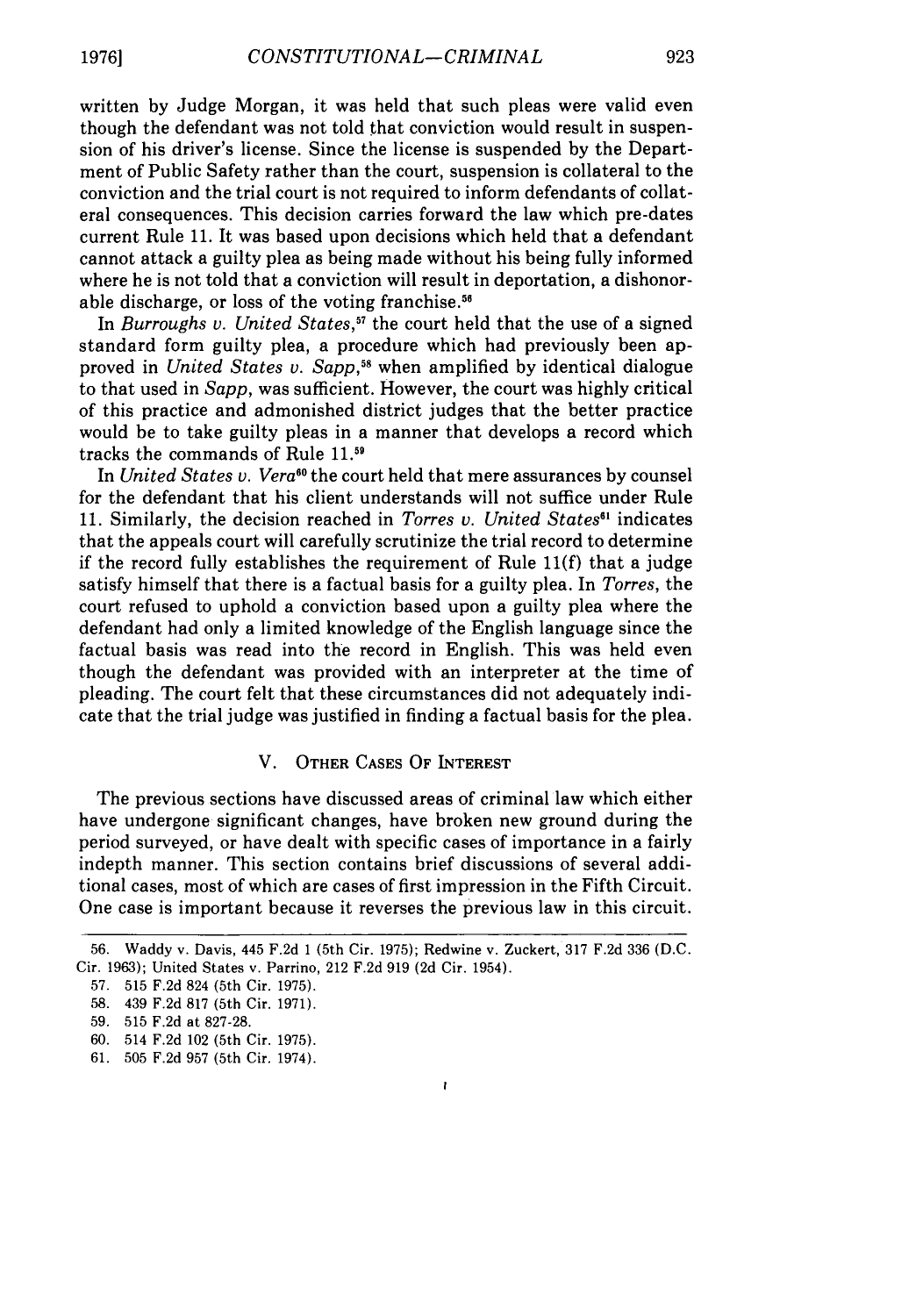All of these decisions are noteworthy, but are not as significant as *Calley* or *Cowan,* nor do they fall into areas which were otherwise treated.

In *Van Blaricom v. Forscht,"* the court, sitting en banc, reversed its prior panel decision. Earl Van Blaricom's parole had been revoked by a vote of two to one by a three-member panel of the Board of Parole. In a previous panel decision the court had held that since 18 U.S.C. A. §4207 required revocation by "the Board," a quorum consisting of at least a majority of the eight-member board was necessary to revoke parole, and therefore Van Blaricom's revocation was invalid.<sup>63</sup> The en banc court, however, held that this view was too restrictive and adopted the view followed in the Tenth Circuit. Cases from the Tenth Circuit had held that the board policy as to revocation would be controlling and would not be overturned by the court unless its procedures were clearly shown to be discriminatory or so lacking in fundamental fairness as to deprive the parolee or releasee of due process, or because the board's procedures were clearly contrary to the statutes creating and regulating the board."4

The right to dispense with counsel is not questioned. However, the right to dispense with effective counsel was a question of first impression in the Fifth Circuit in *United States v. Garcia."* There, a balance between the sixth amendment right to effective counsel and the basic right of a defendant to control his own defense was the goal of the court. *Garcia* involved the waiver of effective counsel by a defendant. In that case, the district judge dismissed the defendant's counsel because he found a conflict of interest in that the attorney represented co-defendants. The defendant, however, informed the court that he wished to retain his counsel even though a conflict existed. In allowing defendant's request, the court recognized that even basic rights may be waived. However, in so doing, the court established standards which guaranteed that the record would indicate the knowing, intelligent and voluntary nature of such a waiver. It was ordered that a Rule 11 type procedure be employed in situations involving waiver of effective counsel so that the defendant's voluntariness and knowledge of the consequences of his action would be manifest on the face of the record. Furthermore, the court determined that such a waiver must not be accepted unless it is in "clear, unequivocal and unambiguous language."66

The case of *Maness v. Wainwright<sup>67</sup>* was noteworthy, not because of what it held, but because of what it did not hold. Under Florida's "voucher"

<sup>62. 511</sup> F.2d 615 (5th Cir. 1975).

<sup>63.</sup> This matter had been before the Fifth Circuit on two previous occasions. *See Van Blaricom v. Forscht,* 473 F.2d 1323 (5th Cir. 1973); *Van Blaricorn v. Forscht,* 489 F.2d 1034 (5th Cir. 1974).

<sup>64.</sup> Earnest v. Moseley, 426 F.2d 466 (10th Cir. 1970).

<sup>65. 517</sup> F.2d 272 (5th Cir. 1975).

<sup>66.</sup> *Id.* at 278.

<sup>67. 512</sup> F.2d 88 (5th Cir. 1975).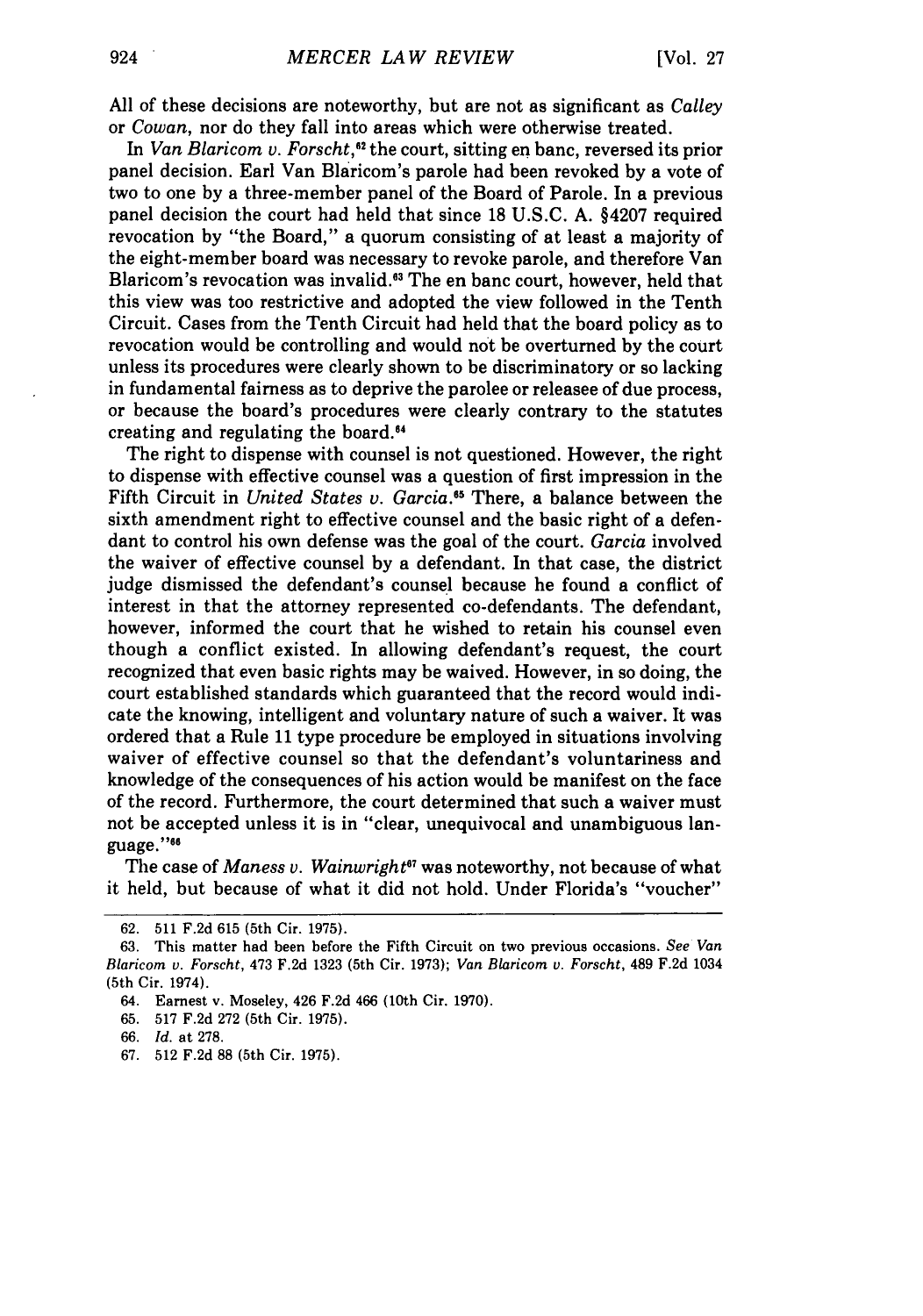rule, a party calling a witness "vouches" for that witness's credibility and therefore may not attack it. It was held under the factual situation in *Maness,* that such a rule was not per se a denial of due process. Maness argued that under *Chambers v. Mississippi"8* the voucher rule cannot be applied in a state criminal proceeding if it operates to hamper the defendant's development or presentation of a defense theory. The majority, however, disagreed, being of the opinion that *Chambers* could not be so broadly construed. The majority took notice of the fact that voucher provisions had been the subject of considerable criticism<sup>69</sup> and would soon be removed from Federal practice.<sup>70</sup> In addition, it was conceded by the majority that the operation of the voucher rule worked to the detriment of Maness in excluding evidence which suggested his innocence. Nevertheless, it was held that the facts involved in *Maness* were distinguishable from the facts in *Chambers* which had prompted the United States Supreme Court to hold that the defendant was denied due process because of the operation of Mississippi's voucher rule and the hearsay rule." The court also interpreted *Chambers* as standing for the proposition that state courts were to retain wide latitude in fashioning their own rules of evidence and procedure, and that due process did not require that state evidentiary rules be mirror images of the evidentiary rules applied in federal courts.

While it is true that *Chambers* did not expressly strike down state voucher rules, it appears to this writer that that decision does require appellate courts to view these provisions with a critical eye toward assuring that such rules do not operate to exclude evidence which might suggest the innocence of the defendant. This appeared to be the underlying rationale employed by Judge Clark in his dissenting opinion." He was of the opinion that *Chambers* announced a due process principle which commanded that every material source of evidence should be laid before the trier of fact. Judge Clark, therefore, would have remanded for further proceedings to assure that all facts relevant to testing for the truth were admitted.

The case of *Malinauskas v. United States73* presented to the court another question of first impression in this circuit. In that case, the court was required to determine the requisite mental competency necessary for a defendant to plead guilty. The appellant relied upon language in several cases which indicated that a higher degree of mental competency was

**1976]**

<sup>68. 410</sup> U.S. 284, 93 S.Ct. 1038, 35 L.Ed.2d 297 (1973).

<sup>69.</sup> *See, e.g.,* Chambers v. Mississippi, 410 U.S. 284, 93 S.Ct. 1038, 35 L.Ed.2d 297 (1973); United States v. Prince, 491 F.2d 655 (5th Cir. 1974); United States v. Torres, 477 F.2d 922 (9th Cir. 1973); United States v. Freeman, 302 F.2d 347 **(2d** Cir. 1962).

**<sup>70.</sup> FED.** R. **EvID.** 607, effective July 1, 1975 provides: "The credibility of a witness may be attacked by any party, including the party calling him."

<sup>71.</sup> The hearsay rule was also involved in *Maness* and operated to keep out certain evidence which was sought to be introduced for impeachment purposes.

<sup>72. 512</sup> F.2d at 93 (dissent).

<sup>73. 505</sup> F.2d 649 (5th Cir. 1974).